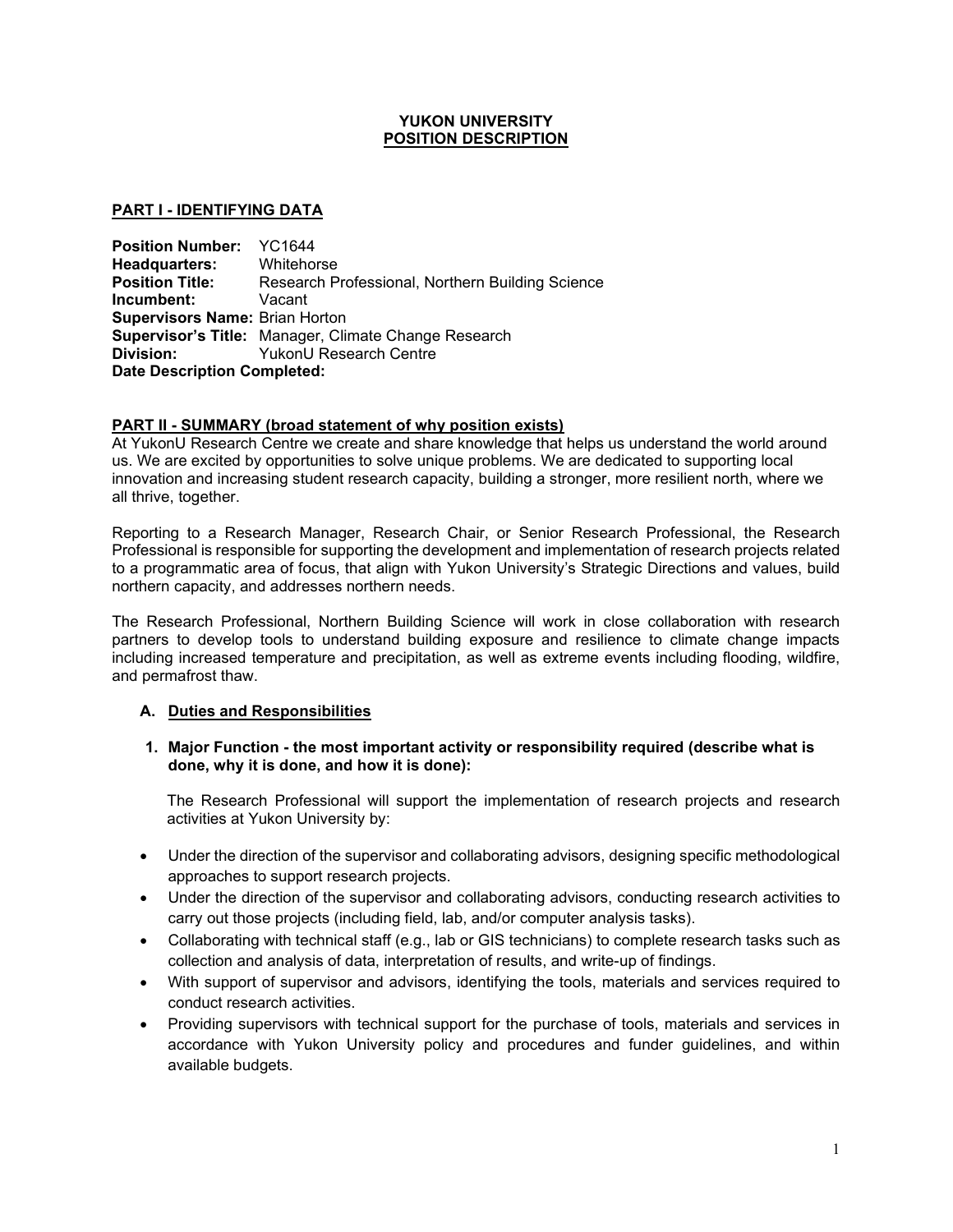- Contributing to the dissemination of research results through co-authorship of technical reports, peer-reviewed publications, presentations, meetings, community engagement, media interactions, and other internal and public communication avenues.
- Contributing to the development of project funding proposals to attract and retain external research project funding.
- Ensuring ethical conduct of research activities in accordance with Yukon University's Research Ethics processes and in compliance with relevant Yukon University policies and procedures.
- Supporting opportunities for student involvement in research and supervising and mentoring student researchers by providing task-specific guidance or training and mentorship.

# **Approximate percentage of job time above functions are performed: 80%**

# **2. Other Principal Activities, in order of importance (describing for each what, why, and how, and approximate percentage of job time required, rounded off to the nearest 5%):**

- Participating in Yukon Research Centre meetings, outreach activities and events.
- Conducting service activities internal to Yukon University (e.g., participation on committees and hiring panels; delivery of guest lectures).
- Conducting service activities external to Yukon University (e.g., participation in external research committees; conducting peer review).
- Other duties as assigned by the supervisor.

# **Approximate percentage of job time above functions are performed: 20%**

- **3. Examples of Additional Divisional activities which may be performed:**
- Not applicable.

# **Approximate percentage of job time above functions are performed: 0%**

**4. Approximately how long will it take for a fully qualified employee from outside the work unit to reach the full working level of the position:**

One year.

# **B. Problem-solving and decision-making**

- **1. a) List any sections of Acts, Regulations, and Policies or Procedures the incumbent must be fully familiar with in order to perform the position's functions:**
	- Yukon University Strategic Plan and other strategic guidance documents (e.g., Academic Plan, Research Plan)
	- Yukon University Policies and Procedures
	- Content of Yukon University's Yukon First Nations core competency courses
	- Funding agreements and policies of relevant funding agencies
	- Yukon University Collective Agreement
	- Occupational Health & Safety regulations
	- Other discipline-specific governing standards or guidelines as relevant (e.g., Tri-Council Policy Statement on Ethical Conduct of Research Involving Humans and Integrity in Research and Scholarship; Canadian Council for Animal Care; Principles of Ownership, Control, Access and Possession)
	- **b) Is the position responsible for interpreting, administering, or enforcing any of the above? If yes, explain.**

Yes, the position is responsible for interpreting and administering the above in order to: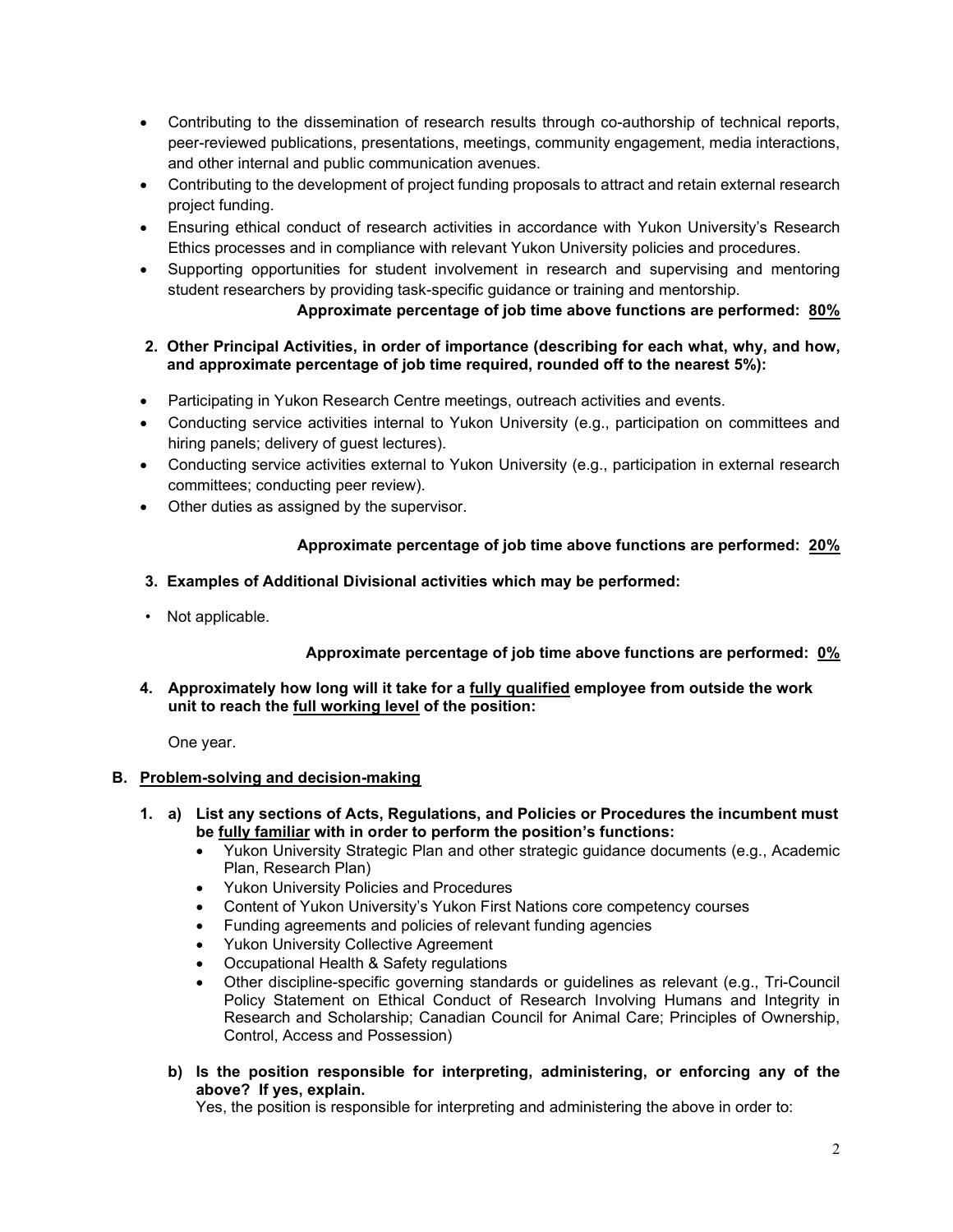- Ensures Yukon University research is conducted ethically and in accordance with research integrity policy.
- **2. a) Describe the kinds of recommendations the incumbent is regularly required to make and to whom:**
	- Senior Research Professional: research concepts and methodologies, project development
	- Manager: partnership opportunities, funding opportunities, project development
	- **b) Who normally makes the final decisions with respect to those recommendations? Supervisor**
- **3. a) Describe the kinds of final decisions regularly made for which the incumbent is held accountable.**

Expenditure decisions within authorized spending authority; research and analytical methods and techniques used; dissemination of research results.

#### **b) What is the direct impact of those decisions?**

Failure to perform duties will compromise the financial and programming viability of the Yukon Research Centre, Yukon University, and its activities, and eligibility to administer external research funds.

# **C. Freedom to Act**

- **1. Describe the way in which this position receives direction:** On-going discussions with supervisor
- **2. What legislation, regulations, procedures, or established practices guide, constrain, or limit the activities of this position?**
	- Yukon University Strategic Plan and other strategic guidance documents (e.g., Academic Plan, Research Plan)
	- Yukon University Policies and Procedures
	- Content of Yukon University's Yukon First Nations core competency courses
	- Funding agreements and policies of relevant funding agencies
	- Yukon University Collective Agreement
	- Yukon University Act
	- Human Rights Act
	- Occupational Health & Safety regulations
	- Other discipline-specific governing standards or guidelines as relevant (e.g., Tri-Council Policy Statement on Ethical Conduct of Research Involving Humans and Integrity in Research and Scholarship; Canadian Council for Animal Care; Principles of Ownership, Control, Access and Possession)

#### **3. How is the work of the position normally checked or evaluated?**

Regular scheduled meetings with supervisor, formal annual reviews, feedback from co-workers

**4. What types of decisions are normally referred to the supervisor? (Give examples)**

Expenditures greater than authorized spending authority.

Politically or reputationally sensitive issues.

Decisions that may impact other program, research or teaching areas within Yukon University. Program direction, activities and scope changes.

Staff hiring and performance management.

Budget projections, income and expenditures.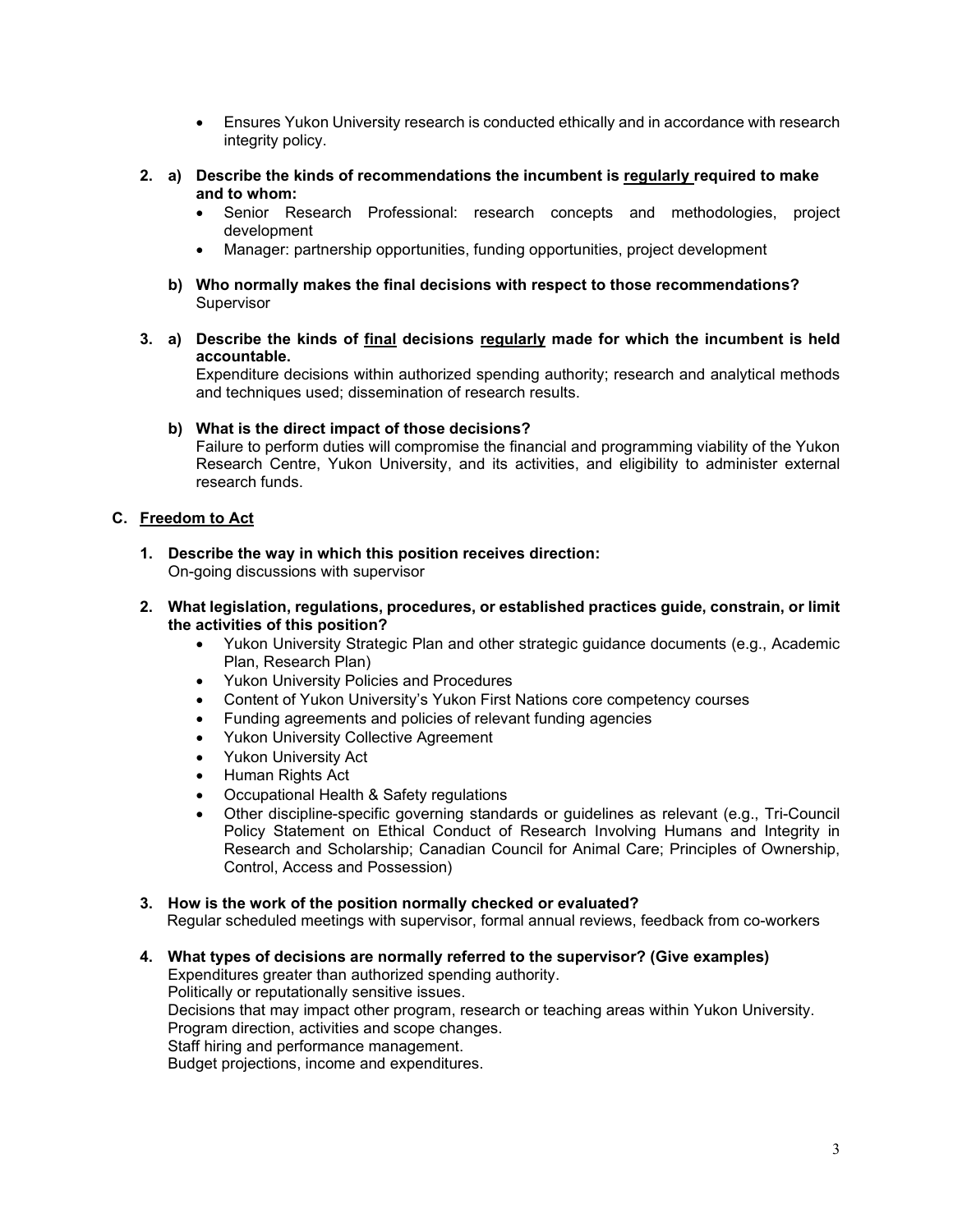# **D. Financial Accountability**

**1. a) Annual Budget (for unit under the direct control of the position): Fiscal year: Annual payroll: \$0 O/M Budget (excluding payroll): \$0 Capital Budget (excluding payroll):** 

**Revenues: \$0** 

 *\*Note this position is not allocated any portion of Yukon University's core budget; all funding is from external third-party funds as descripted in D2.*

**b) Who prepares this budget?** Not applicable.

 $\textsf{Recover}$ **ies:** 

- **c) What is this position's accountability for budget once allotted?** Not applicable.
- **d) Does position have authority/ability to reallocate resources? (describe)** Not applicable.
- **e) Signing authority levels:** As per University policy

#### **2. Other expenditures or revenues influenced by this position and how.**

Third-party research revenue:

- Annual budget variable and dependent on funding success.
- Budgets are prepared by incumbent with review from supervisor and support of Budget Officer.
- Incumbent is responsible for expenditures related to scheduled activities and projects within authorized spending authority, and for seeking approval following Yukon University procedures for expenditures outside of allocated budget.
- This position has authority to recommend to supervisor reallocation of resources in accordance with funder guidelines where appropriate.
- Incumbent should have ability to sign timesheets for direct reports, and LVPs/LVCs within signing authority.
- Signing authority levels are consistent with university policy.

#### **E. Management Supervision of Human Resources**

**1. No direct supervisory duties.**

X **2. Supervisory duties.**

|  | a) Number of positions supervised directly: | Term 0 |
|--|---------------------------------------------|--------|
|--|---------------------------------------------|--------|

 **Aux/Casual** 0-3

**Number of positions supervised indirectly: Term** 0

**Aux/Casual** 0

- **b) Nature of supervision: (check any of the following supervisory tasks that are to be performed on a regular basis):**
	- $\underline{x}$  a) show colleagues how to do tasks
	- $\underline{x}$  b) train other employees in work procedures
	- $\underline{x}$  c) assign work and review for quality/quantity
	- $\overline{d}$  establish work priorities and schedules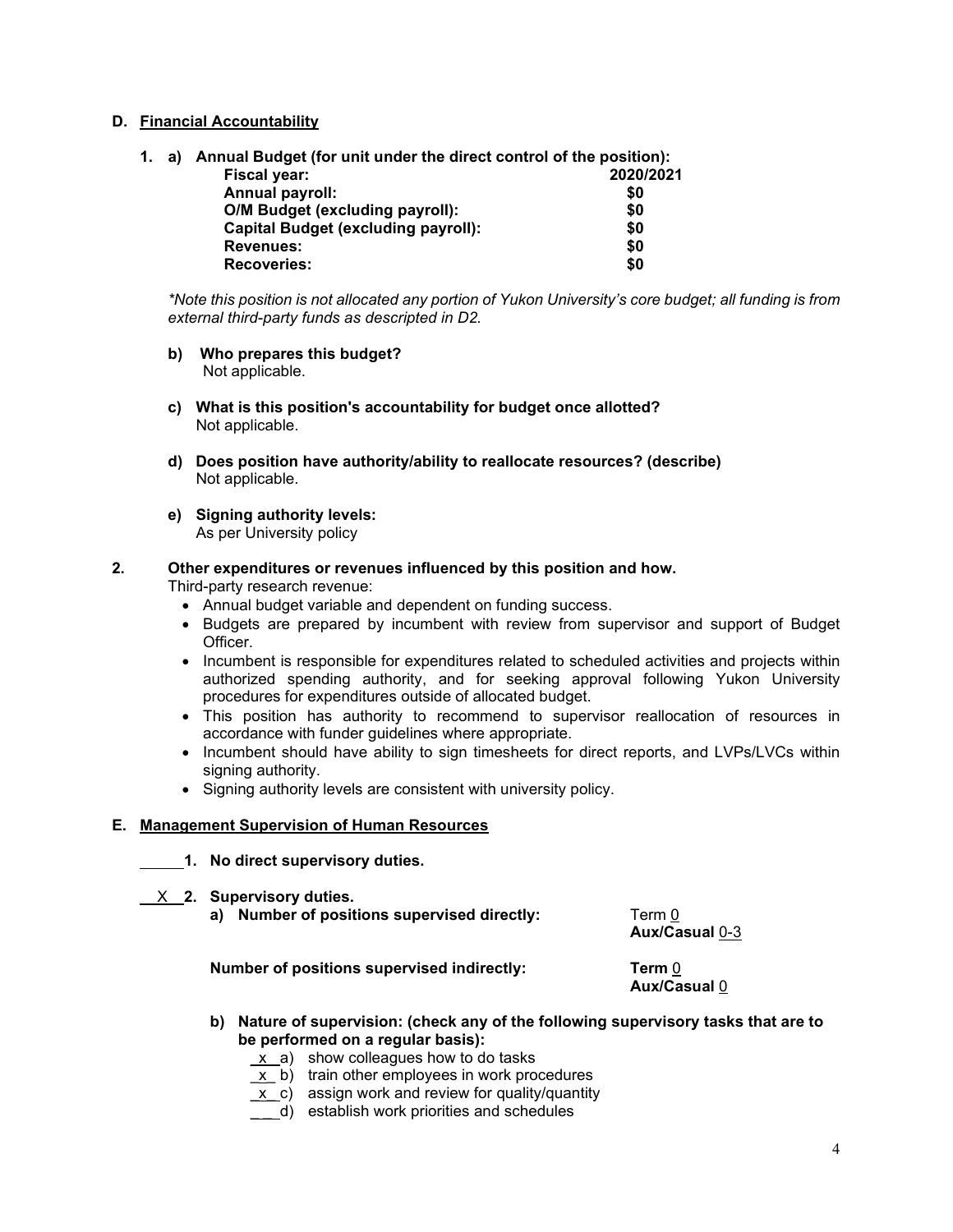- e) change duties and responsibilities
- $\overline{f}$  participate with supervisor in employees' performance evaluations, or formally appraise employees' work performance and discuss appraisal with them, making a final recommendation to advance or withhold merit increments
- g) recommend appointment or rejection upon completion of probationary period
- h) interview employees with attendance or performance problems
- \_\_\_ I) act as first formal step in the grievance procedure
- $(x_i)$  interview candidates for vacant positions in the unit
- $\overline{x}$  k) give opinion to supervisor on selection of new employees, or make final decision on selection of new employees
	- l) other:

#### **F. Key Personal Contacts**

| Who (what positions or groups)      | <b>Purpose</b>       | <b>Frequency</b> |
|-------------------------------------|----------------------|------------------|
| Supervisor                          | Receive direction    | At least weekly  |
| Senior Research Professional        | Receive direction    | At least weekly  |
| Project Staff                       | Supervision & Advice | At least weekly  |
| <b>Administrative Staff</b>         | Information exchange | As required      |
| <b>University Staff</b>             | Information exchange | As required      |
| Government Officials                | Information exchange | As required      |
| Private Industry/other institutions | Information exchange | As required      |
| <b>Professional Colleagues</b>      | Information exchange | As required      |

#### **G. Tools, Equipment, or Machinery Used**

| <b>Name</b>                                      | <b>Purpose</b>                                             | <b>Frequency</b> |
|--------------------------------------------------|------------------------------------------------------------|------------------|
| Lab equipment                                    | Conducting field research                                  | 20%              |
| Computer/e-mail/Internet<br>systems/AV equipment | Data entry,<br>communications, report<br>preparation, etc. | 60%              |
| Office Equipment (photocopier,<br>fax, etc)      | Reproductions and<br>communications                        | 2%               |
| Telephone/voice mail systems                     | Information exchange                                       | 5%               |

#### **H. Working Conditions**

#### **a) Describe weights lifted:**

| <u>Type</u>                          | <b>How Heavy</b> | Percentage of the time |
|--------------------------------------|------------------|------------------------|
| Lab field equipment                  | 20kgs            | 5%                     |
| AV/Research material<br>AV equipment | 5 kg<br>$10$ kg  | 5%<br>5%               |

#### **b) What working conditions (sitting, standing, bending, reaching) or types of physical effort (hiking, walking, driving) are required?**

| <b>Type</b> | Percentage of the time |  |
|-------------|------------------------|--|
| Sitting     | 75%                    |  |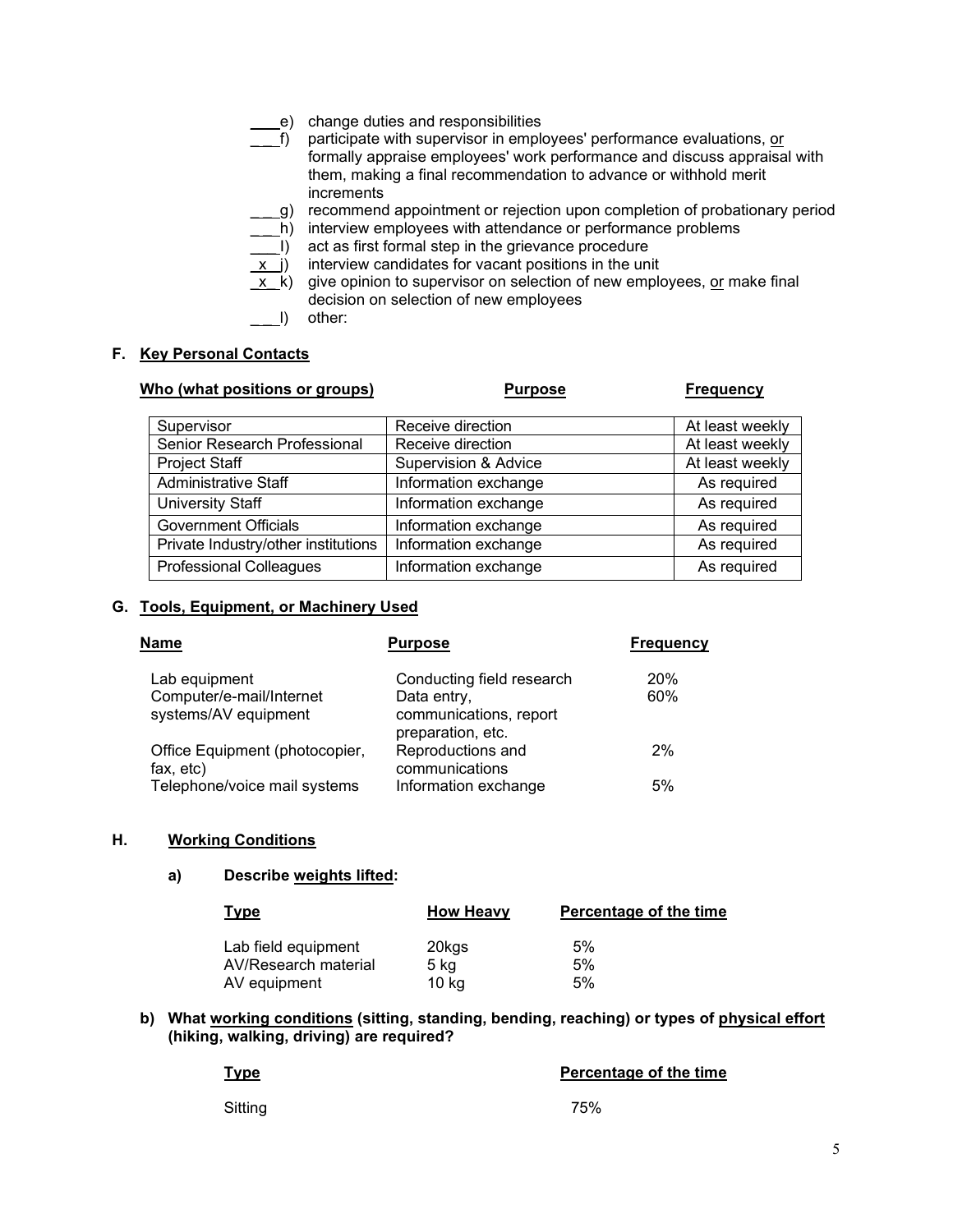| Walking  | 10% |
|----------|-----|
| Standing | 10% |
| Driving  | 5%  |

#### **c) Describe any physical hazards present: Type Percentage of time**

Working in the field 25%

# **d) Describe special physical conditions leading to discomfort: Type Percentage of time**

Working outdoors (rain, snow, cold, wild animals) 25%

### **e) Interpersonal Conditions: Check any of the following conditions which are normal and expected in the job and give examples:**

- \_ high level of dissatisfied clients
- high level of emotional clients
- \_ potential physical abuse from clients
- $\overline{x}$  regular critical deadlines
- $\overline{x}$  high level of irregular critical deadlines
- constant interruptions
- <u>x \_</u> instructions from more than one source
- $\overline{x}$  students or staff under work related stress
- \_\_ other:

*Examples in support of above:* 

# **Travel Required**

- a) average number of trips annually  $3-5$ <br>b) average number of davs per trip  $3-14$
- b) average number of days per trip<br>
c) average distance per trip 3-14<br>
500-3000 km
- 
- c) average distance per trip 500-3000 km<br>
d) most frequent mode of transportation by the set of the driving, flying  $\overrightarrow{d}$  most frequent mode of transportation
-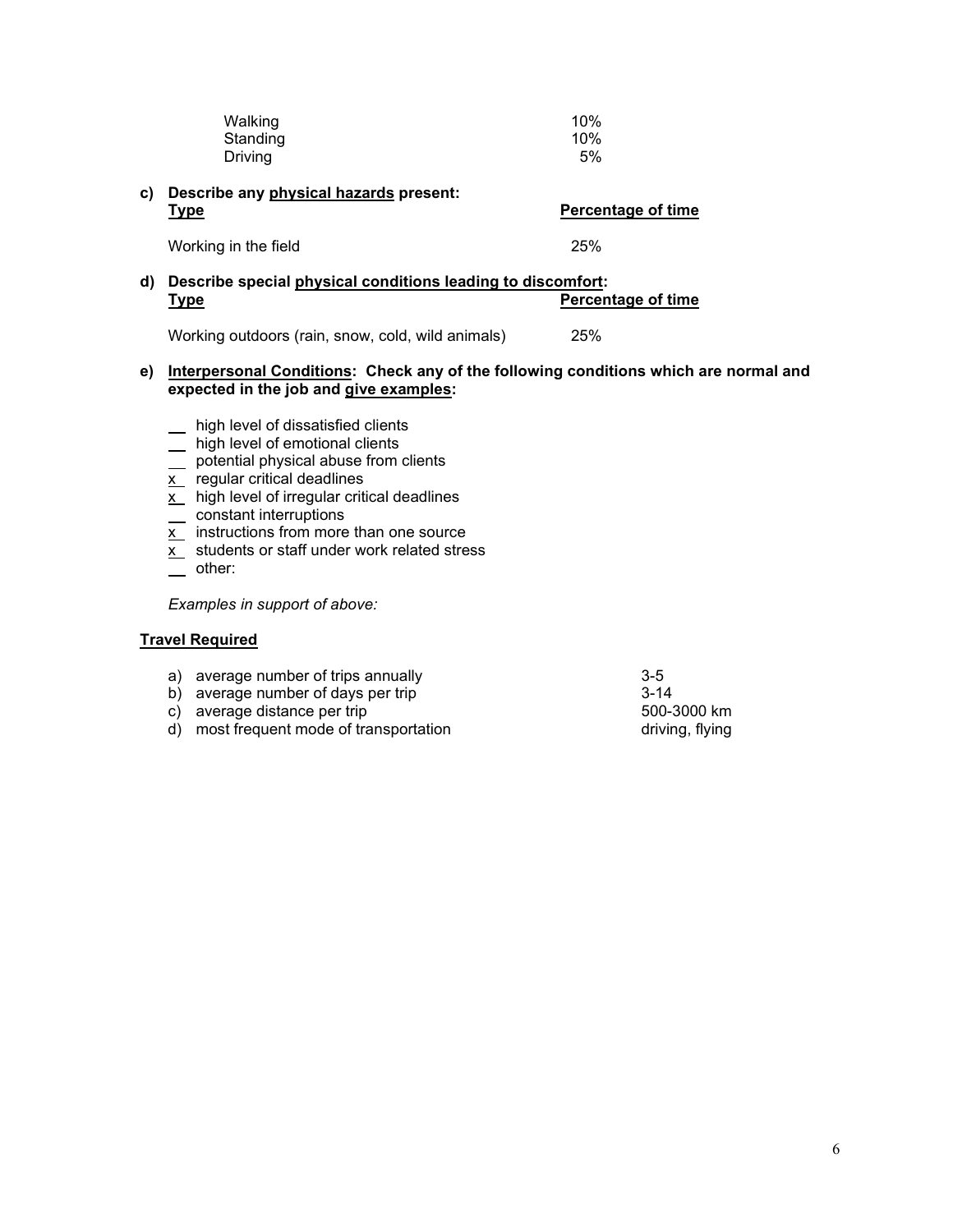#### **I. Organization Chart**

- **Complete portion above dashed line whether the position supervises or not.**
- **Complete portion below dashed line if this position supervises others.**

# **IMMEDIATE SUPERVISOR'S POSITION**

Manager, Climate Change Research OR Research Chair, OR Research Professional, Senior. Classification Level: BU10

#### **PEER POSITIONS: (all those reporting to the same immediate supervisor)**

**Title:** Research Technician, GIS & Climate Change (formerly GIS Technician) **Classification Level:** 7

**Title:** Climate Change Education and Project Coordinator **Classification Level:** 8

# **SUBJECT POSITION TITLE: Research Professional**

#### **SUBORDINATE POSITIONS:**

Classification Level: variable Classification Level:<br>No. of Employees: No. of Employees:

Title: Casual Researchers Title: Student Research Assistant No. of Employees:

#### **PART III – SIGNATURES**

I confirm that this describes the duties and responsibilities I require of an incumbent in this position and have reviewed the description with the incumbent (where applicable).

I have read the foregoing position description and understand that it is a general description of the duties and responsibilities assigned to the position I occupy.

…………………………………………… Dean/Director or Designate

…………………………………………… Incumbent

Date: …………………………………….

Date: …………………………………….

#### **PART IV - QUALIFICATIONS**

**To be completed by the Dean/Director or designate** 

#### **A. Minimum Knowledge, Skills, and Abilities Required**

- Completed Master's in relevant field preferred; or Indigenous knowledge keeper of equivalent level as recognized by their community; or completed Bachelors or Diploma in relevant field and minimum 5 years related experience.
- Knowledge of current discipline-specific research and knowledge.
- Knowledge of research methodologies and their application in a northern context.
- Experience supporting partnered research projects with Indigenous communities and governments on research activities.
- Experience in designing and carrying out complex research projects in an academic environment.
- Experience creating student research projects, and training and mentoring students.